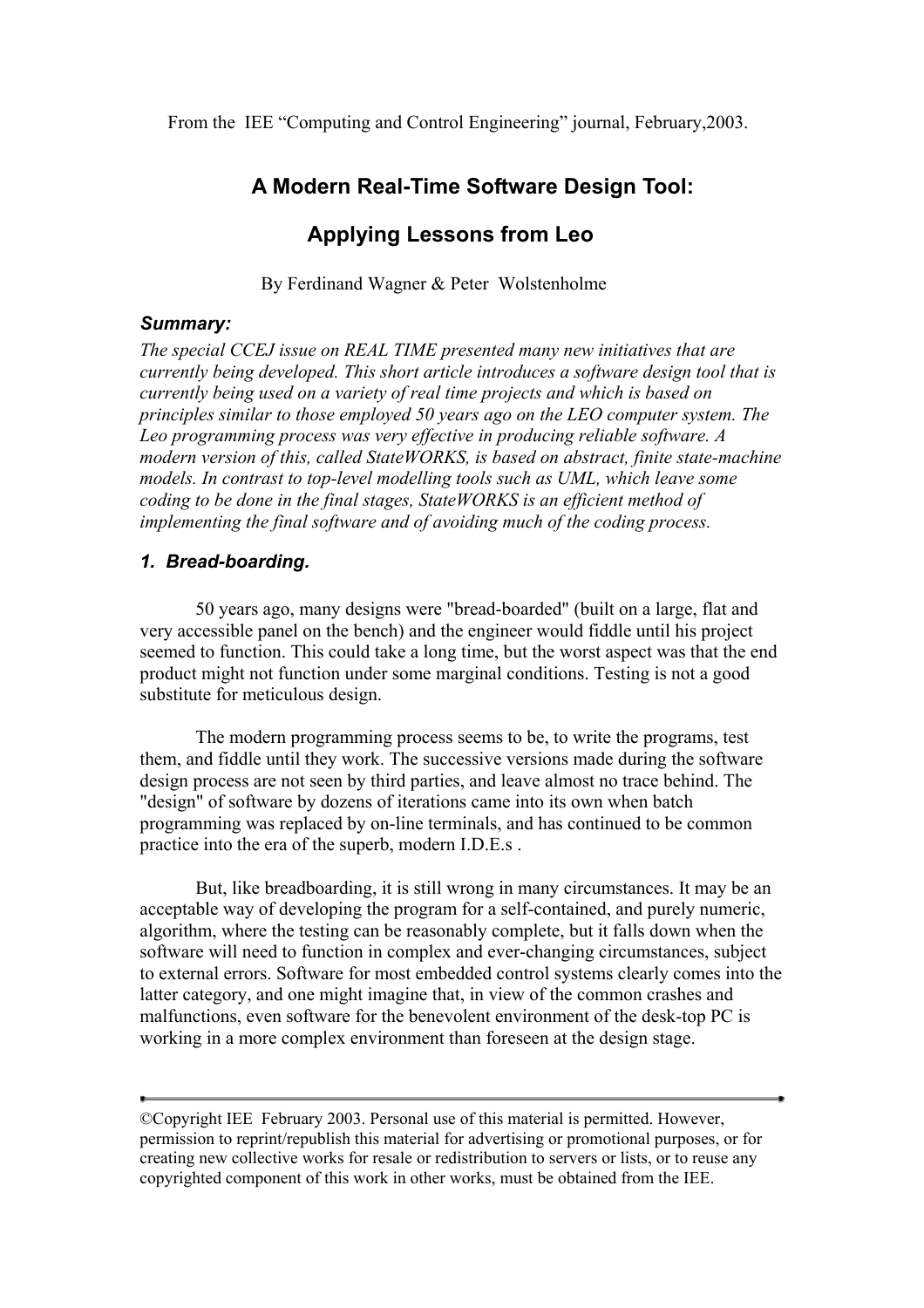Edsger Dijkstra has stated that one can never hope to make software reliable by testing the final implementation  $1$ . We concur. We are convinced that lessons from the hardware side of engineering apply to software and that the good software designer needs to know **why** his software will be correct. Code written in modern languages such as C++ can be quite impenetrable and unreadable, when it is trying to cope with very complex situations. There is still a software crisis, and initiatives such as Extreme Programming are, in our view, an expression of despair.

In the meantime, hardware bread-boarding has been largely replaced by highlevel design methods and simulation software: for example, integrated-circuit designers now seem able to succeed with very, very few design iterations. IC complexity, following Moore's Law, has been able to rise at about 57 % per annum, hardware designer productivity at perhaps 20 % per annum, and software designer productivity at, perhaps, 5 % per annum, which is probably a generous estimate.

# *2. Programming for Leo Computers.*

In the IEE Review for September 2001, a paper  $2$  described the programming process for the Leo computer. To quote three extracts:

*"A firm discipline was established to ensure program correctness. There was clear and complete documentation of what the system was to do: clear enough to be understood by the laymen who were the customers and complete enough to provide a prescriptive definition for the programmers."* 

*"The whole process was gone through whenever there was a change. The specification, the flow charts and the coding sheets were all brought into line."* 

*" …….the fact is that the amount of computer time spent on getting programs completely right was very, very, low by comparison with present norms. "* 

So where did we go wrong? We submit that the fault lies in our obsession with better ways of coding, involving more and more complex programming languages. These are well suited to the purposes for which they were invented: scientific computations (FORTRAN onwards) and business data processing (COBOL onwards) which take place in rather closed and benevolent environments - although even this is changing. But they are not suited to dealing with very intricate and complex behaviour of software.

The quotations above give strong hints about two possible approaches to a solution.

Firstly, the program specification needs to be sufficiently simple to be discussed between the laymen and the experts. If it is embodied in "code" this can not happen, as even a programmer can never see all the intricacies, and check for behaviour in obscure circumstances. A model of the process, at an abstract level, is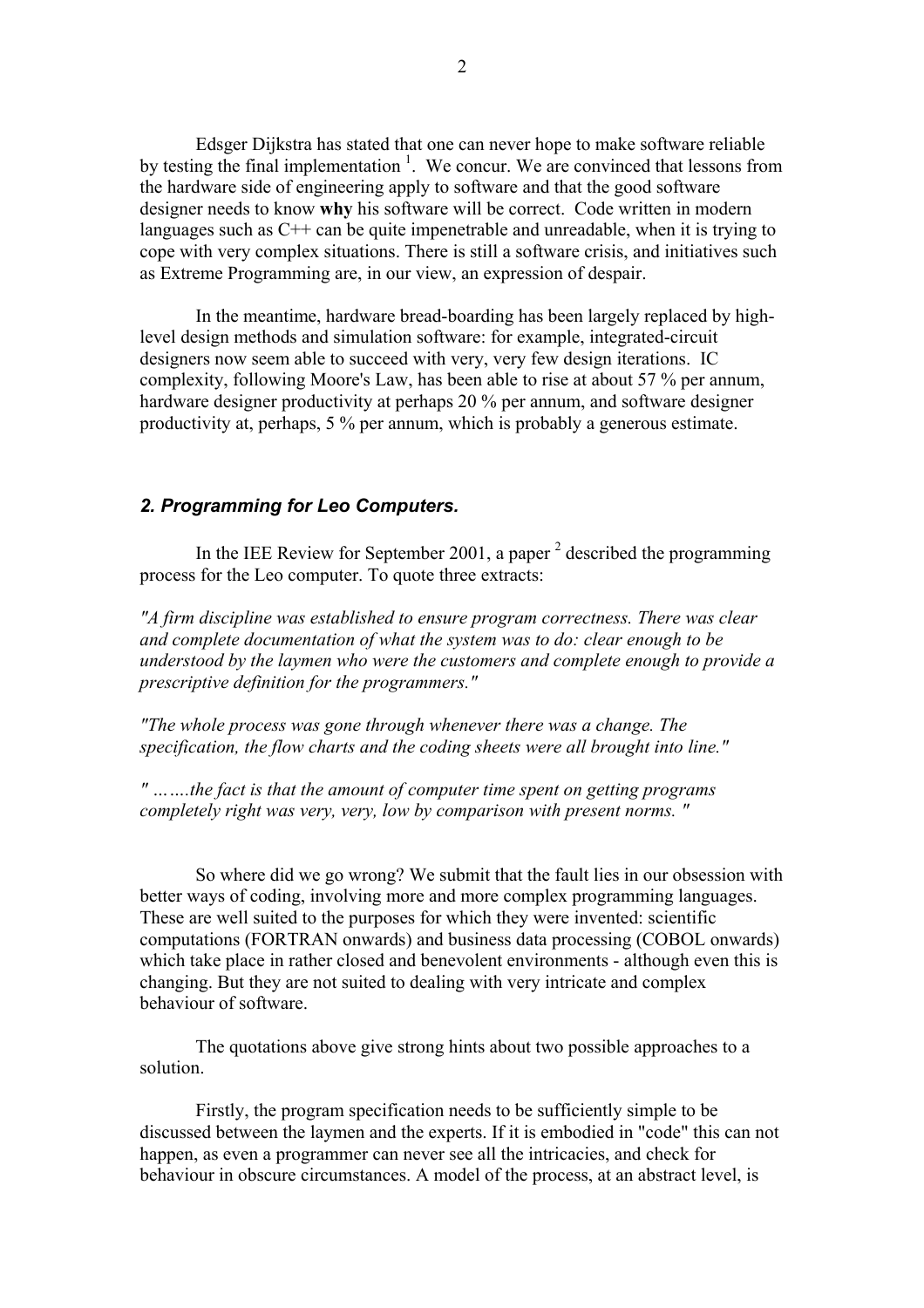required. To meet this requirement, UML goes some way but is far too complex, as it tries to be a high level programming language. The behavioural aspects of the software can nevertheless be isolated from the various numerical calculations, and expressed in very straightforward finite-state-machine (FSM) terms. A hierarchy of a number of FSMs will be needed as a rule. Although these are a trifle technical, a program designer can use them to take his customer, or his project manager, though the behaviour of the system, and respond to searching questions, by reference to state transition diagrams, and with help from a simulator.

The second hint is that a full specification, which includes a "prescriptive definition" of the final software and leaves no freedom to the programmer, would imply that the final implementation might be done quite automatically, avoiding conventional code generation, and not by a human being. This possibility has been generally neglected, despite the great advances in computing over the last half century.

# *3. StateWORKS*

The tool set known as "StateWORKS" employs the approaches outlined above, namely to express software behavioural aspects as FSMs and then to implement the software by executing the FSM specifications directly.

Associated with the basic concept is an input-output processor, which can deal with the various digital and analogue signals used in real life, and present the binary "assertions" which control each FSM. We use the term "assertion" because a real-life input might not be binary: a valve might be open or closed, but its state might also be in transition or even unknown. So the FSM transition expressions use a "positivelogic algebra" where the NOT operator is forbidden, being unclear in its significance.

Over the decade or more since this programming method was conceived  $3$ , it has been used in a number of fields including telecommunications switching<sup>4</sup>, process control, and specialised instrumentation. The input-output processor software has evolved into a real-time data-base which provides all the communications between the FSMs and the outside world, as well as those between FSMs, and with other software packages in the system. The "VFSM Executor" program, which directly executes the FSM specifications, is able to handle large numbers, in the hundreds, of FSMs for such real-life projects.

Some past experiences with modelling software processes as finite state machines have been discouraging, and have given the FSM technique a bad reputation in some quarters. This is because a complex process must be represented by a correspondingly complex FSM, which becomes as hard to understand as program code would be. By breaking the system up, into a number of FSMs, arranged in a well-structured hierarchy, as well as by isolating the behavioural aspects from the data processing routines, it becomes possible to manage this complexity, and to avoid "state explosion" difficulties.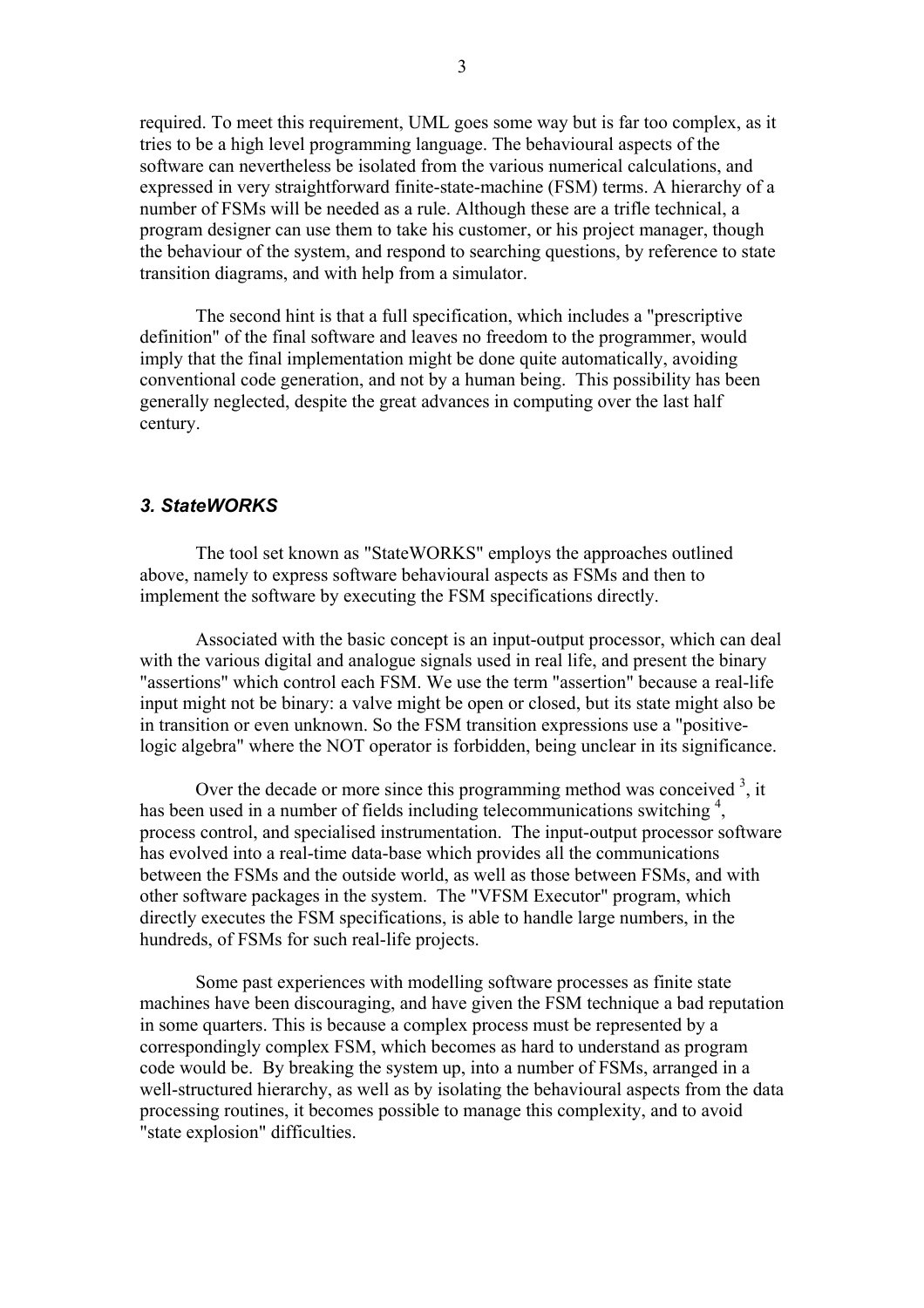

At a given instant, each FSM is in one specific state, and in fact the overall system is itself in one state, which is the set of all the states of the individual FSMs, at that instant. Of course, this strategy of considering a complex system in terms of simpler parts, so as to be able to understand it, is well known in all fields of engineering, including software design ("Structured Programming" for example, or "Object Orientation"). Regrettably, in the software field it is still usual to produce code, which is hard to read and to understand, but which is finally the only true expression of how the system will behave.

The StateWORKS method replicates the good features of the Leo software design method, including exact correspondence between the abstract FSM model and the final implementation, as there is, at least in the critical regions, no conventional code to "tweak". The models are very straightforward and can be simulated and verified. Productivity increases of between 40% and 300% have been reported, but there is also the less tangible benefit of higher reliability in service. Using conventional methods, involving extensive testing, there is a high risk of not testing for the more obscure situations: life is too short. Using an abstract specification, it is much easier to take these into consideration from the start of the design. The software development process starts to resemble the design process in other fields of engineering, at last, and it becomes conceivable to manage it.

Further details can be found at the Web site: www.stateworks.com. Feedback would be most welcome, as this topic ought to be discussed widely, in both theoretical and practical aspects.